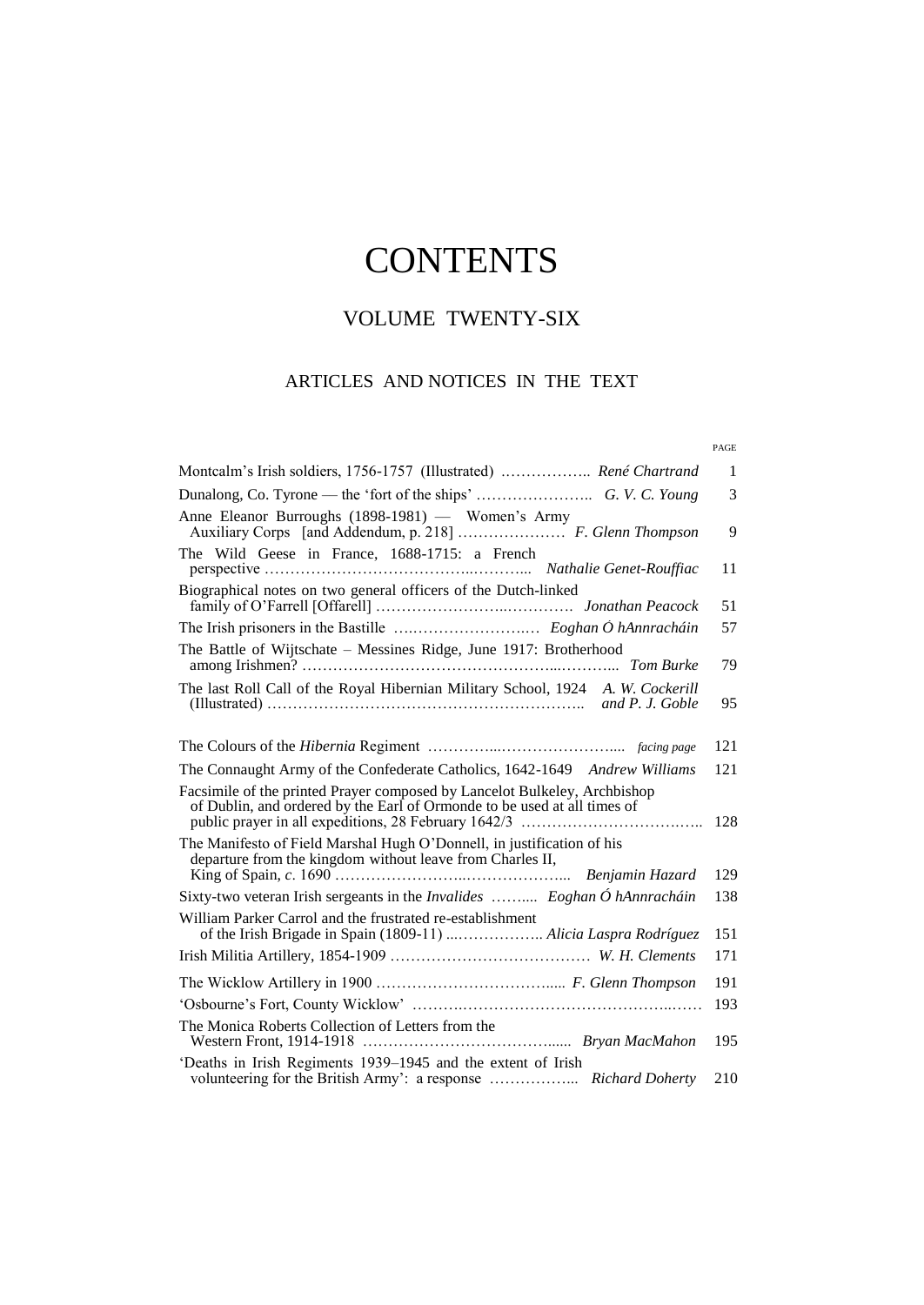|                                                                                                                                         | PAGE |
|-----------------------------------------------------------------------------------------------------------------------------------------|------|
| Detail from the Trinity College painting of the battle of Kinsale  facing page                                                          | 241  |
|                                                                                                                                         | 241  |
| The battle of Kinsale and other military associations with the                                                                          | 263  |
| George Matthews: a County Down gentleman turned soldier  Ivan F. Nelson                                                                 | 287  |
| The Waterloo Priest: The Reverend William O'Donnell, formerly<br>Ensign William O'Donnell, XXth (East Devonshire) Foot  Richard Doherty | 297  |
|                                                                                                                                         | 301  |
| The Rifles Battalion in Bolivar's army, 1818-30  Moises Enrique Rodríguez                                                               | 307  |
| Daniel O'Connor's account of the $1st$ Light Infantry Regiment<br>of the Irish Legion intended for Venezuela, 1819-1820  René Chartrand | 321  |
| Operation Sandstone — a story of British and Irish post-war                                                                             |      |
| Major John Hamill, Royal Regiment of Malta: Recipient of a<br>Patriotic Fund Vase of £100 value for his conduct at the Battle of        | 361  |
| General Richard Montgomery's Memorial, New York (Illustrated)  Michael Aidin                                                            | 373  |
| The battle of Malplaquet, 11 September 1709  Eoghan Ó hAnnracháin                                                                       | 375  |
|                                                                                                                                         |      |
|                                                                                                                                         | 396  |
| Captain Sir William Augustus Smith Bt. and the pay and<br>allowances of Assistant Engineers in Ireland 1805-1825  W. H. Clements 397    |      |
|                                                                                                                                         |      |
| Connecticut's Irish regiment finally honoured at Vicksburg  Neil Hogan 411                                                              |      |
|                                                                                                                                         |      |
| Britain's cordite crisis in the First World War: contributions of an                                                                    |      |
| The early days of Oatlands College, Mount Merrion, and the                                                                              |      |

#### NOTES

| Annual range practice, 3 <sup>rd</sup> Battalion, Royal Irish Rifles, Ballykinlar, July 1903 |     |
|----------------------------------------------------------------------------------------------|-----|
|                                                                                              |     |
| Conor Francis O'Brien's postcard from the Front, May 1916 [Conor Reilly]  104                |     |
|                                                                                              |     |
| Addendum to 'Anne Eleanor Burroughs (1898-1981)' [p. 9] [F. Glenn Thompson] 218              |     |
|                                                                                              |     |
| Re-naming the New Barracks [at Limerick] after Sarsfield [Tadhg Moloney]  222                |     |
| Unfit for Duty at Peking in November 1862: 'Old Jerry the Piper' [Seán Donnelly]             | 343 |
|                                                                                              |     |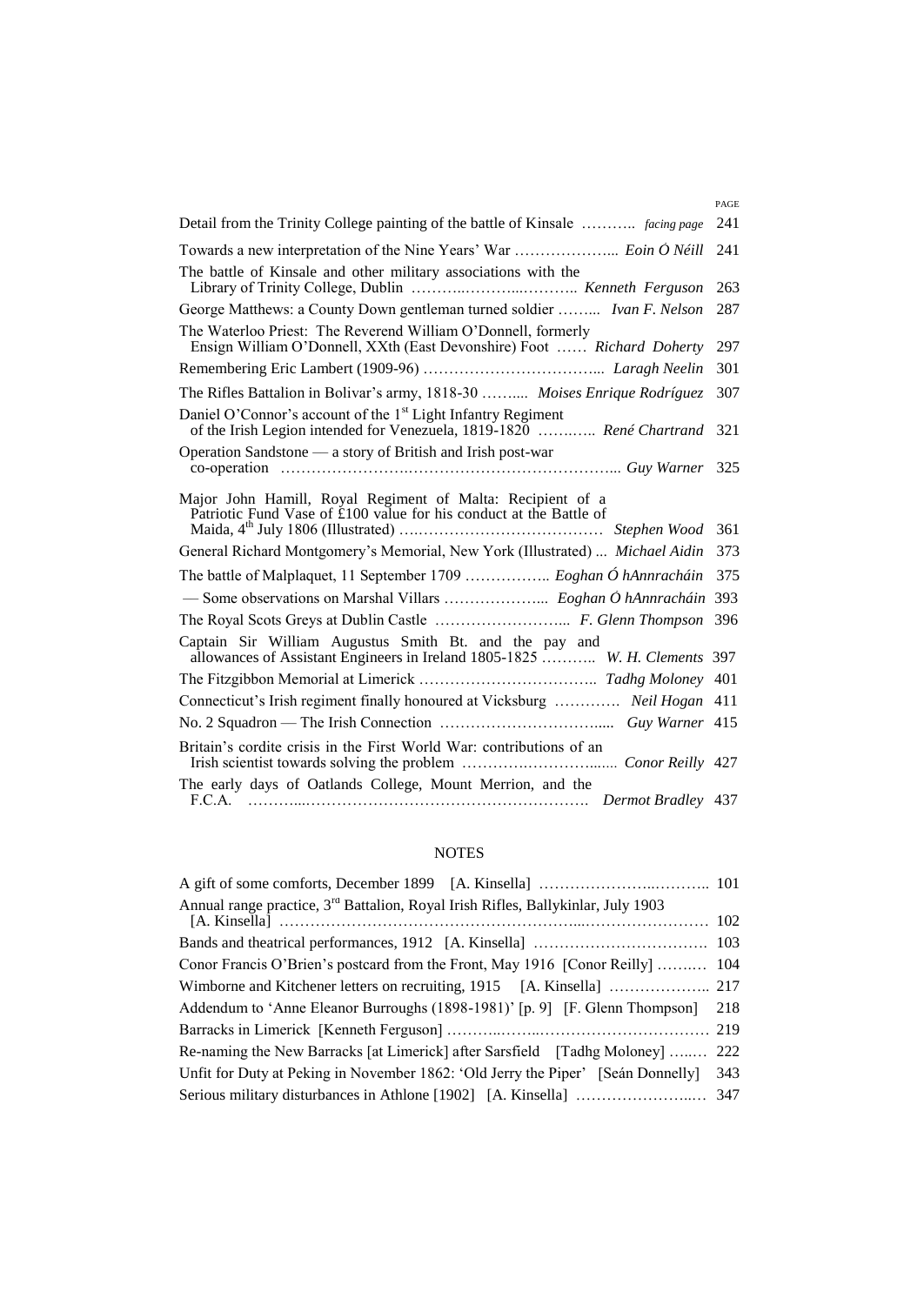| Return of the South Cork Militia: Skibbereen Brass Band refuses to turn out |  |
|-----------------------------------------------------------------------------|--|
|                                                                             |  |
|                                                                             |  |
|                                                                             |  |

### QUERIES

| 313. — Succession Books of the six Provincial Regiments, 1782 [J.A. Houlding]  223 |  |
|------------------------------------------------------------------------------------|--|
| 314. - 24-pounder cannon cast in 1747 by John Fuller, Heathfield [Ruth Brown]  223 |  |
| 315. — Lord Clare (1797) on the 'mad Methodist' and 'other military exotics'       |  |
|                                                                                    |  |
|                                                                                    |  |

#### BOOK REVIEWS

| David Edwards, Pádraig Lenihan and Clodagh Tait (eds.), Age of Atrocity: Violence                                                                                   | 107 |
|---------------------------------------------------------------------------------------------------------------------------------------------------------------------|-----|
|                                                                                                                                                                     | 108 |
| Ryan R. Gale, 'A soldier-like way': The material culture of the British Infantry 1751-                                                                              | 109 |
| Nicholas Maclean-Bristol, From Clan to Regiment: Six Hundred Years in the                                                                                           | 111 |
| Claude Berube and John Rodgaard, A Call to the Sea: Captain Charles Stewart of                                                                                      | 112 |
|                                                                                                                                                                     | 113 |
|                                                                                                                                                                     | 114 |
| Wallace Clark (ed.), Five Years on Full Alert: Memoirs of Major Harry Clark, Major<br>John McConnell and Bombardier Godfrey Lindsay as Ulster Anti-Aircraft Gunners | 116 |
| Joost Augusteijn (ed.), The Memoirs of John M. Regan, a Catholic Officer in the                                                                                     | 117 |
|                                                                                                                                                                     | 119 |
|                                                                                                                                                                     | 120 |
|                                                                                                                                                                     | 225 |
| B. G. Scott, R. R. Brown, A. G. Leacock and C. J. Salter, <i>The Great Guns like</i>                                                                                | 226 |
| T.W. Moody, R.B. McDowell and C.J. Woods (eds.), The Writings of Theobald<br>Wolfe Tone, 1763-98. Volume III. France, The Rhine, Lough Swilly and death of          | 227 |
| Peter Crooks, Government, War and Society in Medieval Ireland. Essays by Edmund                                                                                     | 229 |
|                                                                                                                                                                     |     |
| Nicola Morris (ed.), Memoir of Andrew J. Byrne (1830-1911) Veteran of the                                                                                           | 232 |
| Mark M. Hull, Irish Secrets: German Espionage in Ireland 1939-1945                                                                                                  | 234 |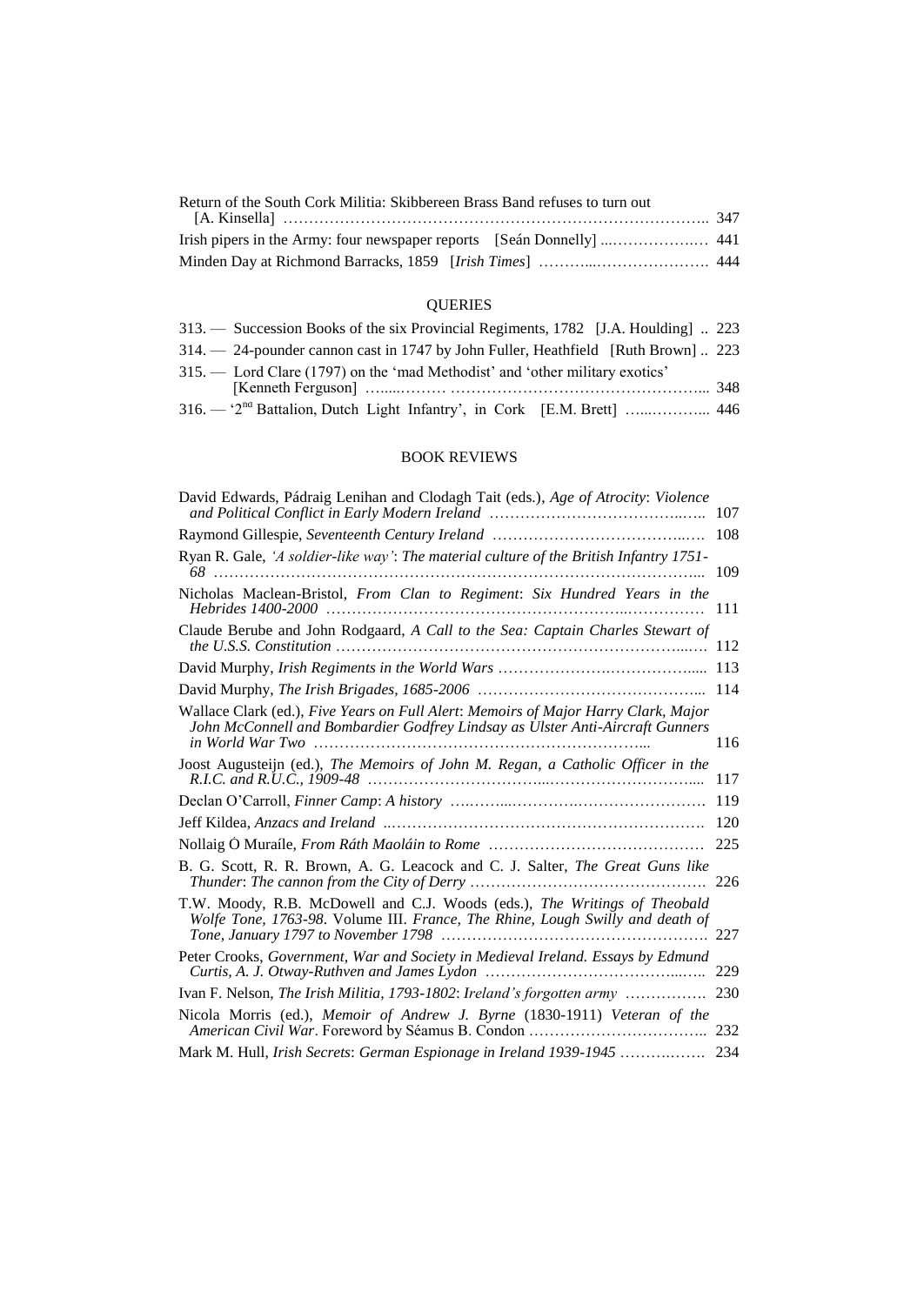| Fergus A. D'Arcy, Remembering the War Dead: British Commonwealth and<br>International War Graves in Ireland since 1914 | 351 |
|------------------------------------------------------------------------------------------------------------------------|-----|
| Catherine Switzer, Unionists and Great War Commemoration in the North of Ireland<br>1914-1939                          | 352 |
| Paul O'Brien, Blood on the Streets: 1916 and the battle for Mount Street Bridge                                        | 353 |
| Eunan O'Halpin (ed.), MI5 and Ireland, 1939-1945: The Official History                                                 | 355 |
| Paul McMahon, British Spies and Irish Rebels: British Intelligence and Ireland,                                        | 356 |
| Eunan O'Halpin, Spying on Ireland: British Intelligence and Irish Neutrality during                                    | 356 |
|                                                                                                                        | 357 |
| Eoghan Ó hAnnracháin and Cathal Davey, More than a Sporting Experience: 30                                             | 359 |
| Dianne W. Ressinger (ed.), Memoirs of Isaac Dumont de Bostaquet: A gentleman of                                        | 447 |
|                                                                                                                        | 449 |
|                                                                                                                        | 450 |
|                                                                                                                        | 452 |
| De Witt Bailey, Small Arms of the British Forces in North America 1664-1815                                            | 453 |
| Nathalie Genet-Rouffiac and Colonel Frédéric Guelton (eds.), Revue historique des                                      | 454 |
| Nathalie Genet-Rouffiac and David Murphy (eds.), Franco-Irish Military                                                 | 454 |
| Martin Steffen (ed.), Die Schlacht bei Minden: Weltpolitik und Lokalgeschichte                                         | 456 |
|                                                                                                                        | 457 |
| Máirtín Seán Ó Catháin, Irish Republicanism in Scotland 1858-1916: Fenians in<br>.                                     | 458 |
| John Horne (ed.), Our War: Ireland and the Great War. The 2008 Thomas Davis                                            | 460 |
| Margaret Baguley (ed.), World War I and the question of Ulster: The                                                    | 461 |
| Michael Kennedy, Guarding Neutral Ireland: The Coast Watching Service and                                              | 462 |
| 'Tailwind'. An 86-minute film (Northern Ireland, 2007). Director John T. Davis.<br>Producer Michael Beattie.           | 464 |
| J. McDonnell, The Insignia of the Officers' Training Corps in Ireland, 1908-2007                                       | 465 |
| Conor Reidy, Ireland's 'Moral Hospital': The Irish Borstal System 1906-1956                                            | 466 |
| Donal P. McCracken, Inspector Mallon: Buying Irish patriotism for a five-pound                                         | 467 |
|                                                                                                                        | 467 |
| Proceedings                                                                                                            |     |
|                                                                                                                        | 236 |
|                                                                                                                        | 475 |
| Obituaries: Professor J. L. McCracken; Lieutenant-Colonel James Pearse Coyle; Paul                                     | 469 |
| Addenda and Errata: Volumes XXV (2006-7) and XXVI (2008-9)                                                             | 480 |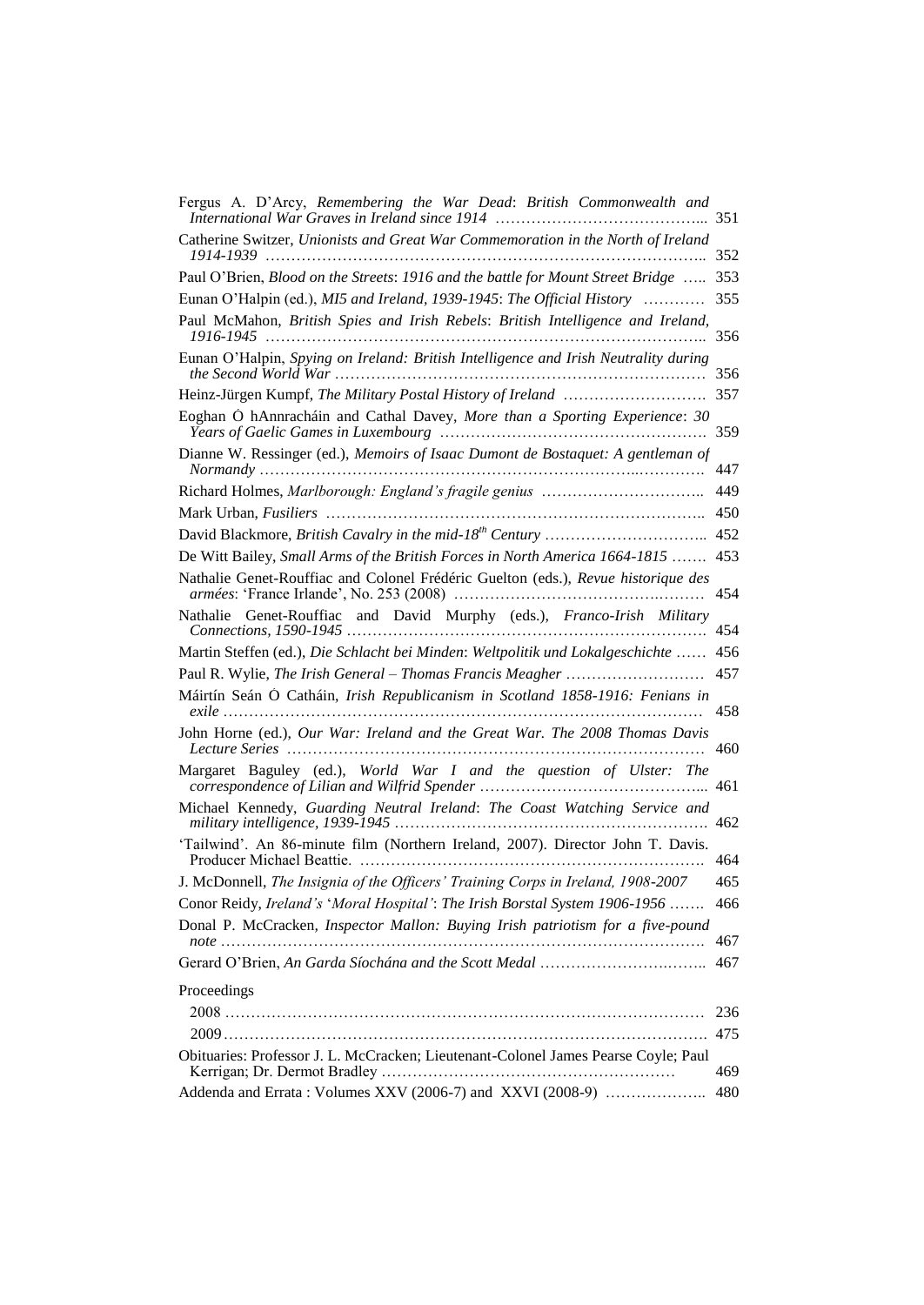#### ILLUSTRATIONS

| Conjectural depiction, by the late Derek FitzJames, of the dress and equipment of                                                                                                                                                                                                                                                                                              |                   |
|--------------------------------------------------------------------------------------------------------------------------------------------------------------------------------------------------------------------------------------------------------------------------------------------------------------------------------------------------------------------------------|-------------------|
| Plan of Dunalong, Co. Tyrone, c. 1600/1601 [Trinity College, Dublin]                                                                                                                                                                                                                                                                                                           | $\overline{4}$    |
| Anne Eleanor Burroughs (1898-1981) in the uniform of the Women's Army Auxiliary Corps                                                                                                                                                                                                                                                                                          | 9                 |
| The château-vieux of Saint-Germain-en-Laye [Bibliothèque nationale, Paris]                                                                                                                                                                                                                                                                                                     | 10                |
|                                                                                                                                                                                                                                                                                                                                                                                |                   |
| Hubert Robert's small painting 'La Bastille dans les premiers jours de sa démolition' signed                                                                                                                                                                                                                                                                                   | 56                |
| The Bibliothèque de l'Arsenal [Paris library in which the records of the Bastille are preserved]                                                                                                                                                                                                                                                                               | 56                |
|                                                                                                                                                                                                                                                                                                                                                                                | 91                |
| The Royal Dublin Fusiliers celebrating with the spoils of war after Wijtschate                                                                                                                                                                                                                                                                                                 | 93                |
| The Royal Irish Rifles and the Royal Inniskilling Fusiliers celebrating their success after                                                                                                                                                                                                                                                                                    | 94                |
| The Royal Hibernian Military School on parade at Shorncliffe, Kent, June 1924                                                                                                                                                                                                                                                                                                  | 96-97             |
| Postcard sent by Conor O'Brien showing the 'Ruines de Vermelles (Pas de Calais)', La                                                                                                                                                                                                                                                                                           | 104               |
|                                                                                                                                                                                                                                                                                                                                                                                | 112               |
|                                                                                                                                                                                                                                                                                                                                                                                | 113               |
| The colours of the Hibernia Regiment: Colonel's Colour ('Bandera coronela del Regimiento<br>Infantería Hibernia'), from Heráldica e historiales del Ejército (Madrid: Instituto de Historia<br>y Cultura Militar, 1981), vol. v, p. 19, Plate 30.: Battalion Flag of Hibernia from J. L Calvo<br>Pérez and L. Vitoria Grávalos González, Banderas de España (Sílex), pp 118-19 |                   |
| facing page 121                                                                                                                                                                                                                                                                                                                                                                |                   |
| The Irlanda Regiment, Fusilier of 1806. Figurine by L. Sanchez [Instituto de Historia y                                                                                                                                                                                                                                                                                        | 150               |
|                                                                                                                                                                                                                                                                                                                                                                                | 151               |
| Grenadier of the Hibernia Regiment, clothed in accordance with the Estado Militar of 1789.                                                                                                                                                                                                                                                                                     | 165               |
| Title page, and pages 60-62, from the <i>Estado Militar de España año de 1808</i> 166-7                                                                                                                                                                                                                                                                                        |                   |
| Depictions of the uniforms of Hibernia, Ultonia and Irlanda, from Colección de cien<br>Estampas que Demuestra todas la Nuevas Divisas del Exto. [Exercito] de España segun el<br>hultimo reglamento de este Año de 1805 (Madrid: Ministerio de Defensa, 1986)                                                                                                                  | 168<br>169<br>170 |
| Antrim Artillery at repository drill at the Garden Battery, Carrickfergus Castle c. 1890                                                                                                                                                                                                                                                                                       | 186               |
| Duke of Connaught's Own Sligo R.G.A. (M) manning a 9-inch High Angle R.M.L. gun at the                                                                                                                                                                                                                                                                                         | 186               |
| Officers and Staff of the Antrim Artillery Special Service Company photographed before their<br>departure for South Africa on 25 <sup>th</sup> March 1900. (Belfast Central Library)                                                                                                                                                                                           | 187               |
| Personnel of the Antrim Artillery manning a 6-inch B.L. howitzer in the Grand Bastion, Fort                                                                                                                                                                                                                                                                                    | 188               |
| Black Castle Practice Battery, Co. Wicklow, as it is today, showing three of the gun positions.                                                                                                                                                                                                                                                                                | 188               |
|                                                                                                                                                                                                                                                                                                                                                                                | 189               |
| Group of officers of the Wicklow Artillery taken in 1900 at Haslar Links, Gosport, Hampshire                                                                                                                                                                                                                                                                                   | 190               |
| Osbourne's Fort, County Wicklow, 1686. [Anne Crookshank and the Knight of Glin, The                                                                                                                                                                                                                                                                                            | 193               |
|                                                                                                                                                                                                                                                                                                                                                                                | 194               |
| A weathered envelope with stamp of the Field Censor and postmark of the Field Post Office                                                                                                                                                                                                                                                                                      | 201<br>201        |
| Private Edward Mordaunt, Royal Dublin Fusiliers, correspondent of Monica Roberts                                                                                                                                                                                                                                                                                               | 202               |
| Contemporary postcard, with a cartoon figure, more cheerful than Private Mordaunt<br>Photograph of two Belgian soldiers, correspondents of Monica Roberts                                                                                                                                                                                                                      | 202<br>202        |